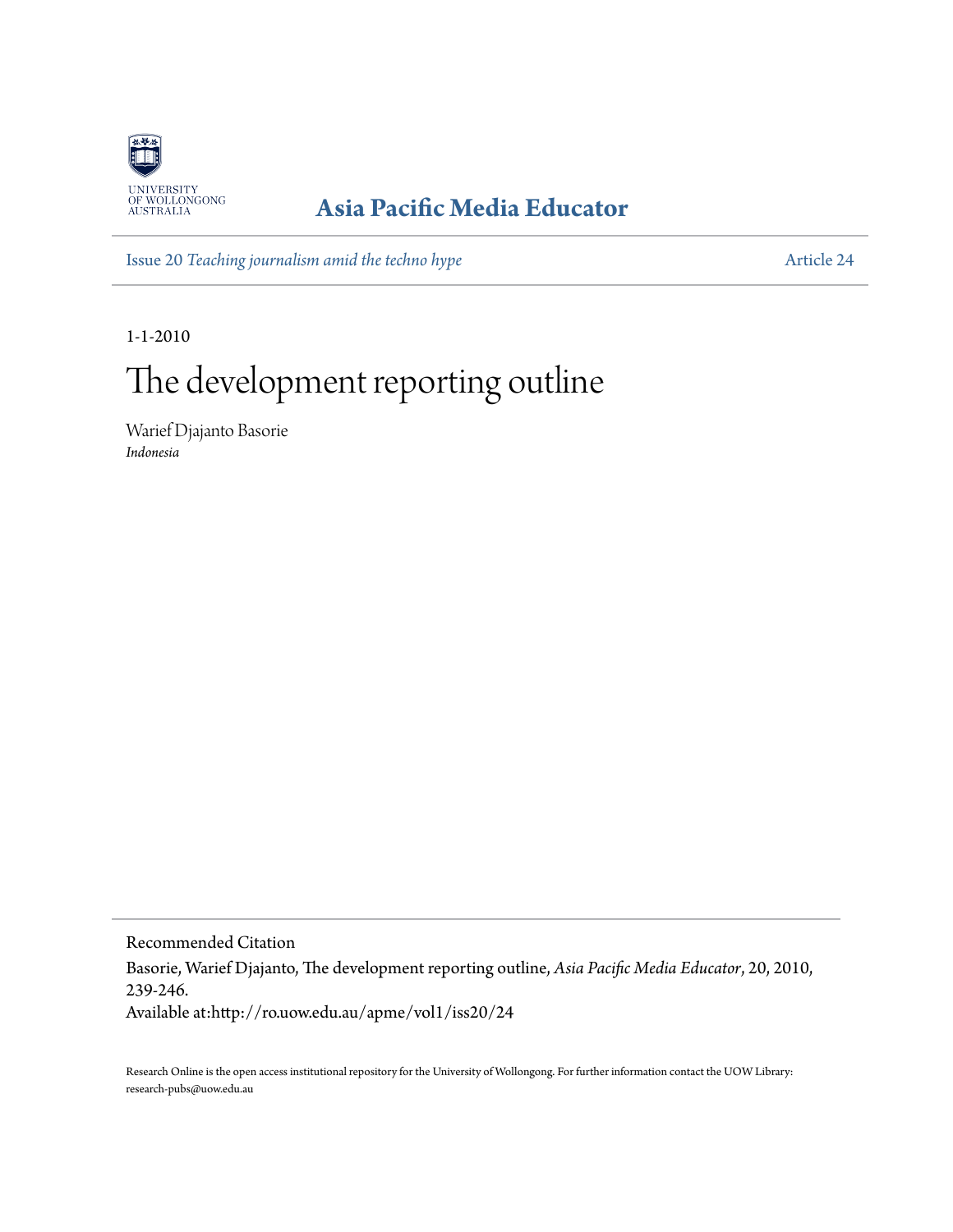# The development reporting outline



**Warief Djajanto Basorie** Indonesia

wariefd@yahoo.com

Reporters are commonly criticized for their incomplete reporting. One way to produce a comprehensive report is to approach an assignment with a methodical plan. The reporting outline is such a plan whereby for journalists to think through six components: the theme, the topic, reference material, sources, angles, and questions.

The Jakarta-based Dr. Soetomo Press Institute (*Lembaga Pers Dr. Soetomo*, LPDS) has conducted numerous journalism workshops throughout Indonesia. A common observation from these workshops is that often news stories in the local press are not comprehensive. A tell-tale sign of inadequate reporting effort is the questions readers ask about the substance after reading the report. Not only are major facts missing, but essential details are missing as well. In covering a local fire, for instance, it is insufficient to report where and when it took place, what damage it caused and who were the victims. The report is still incomplete even after learning how the fire started. Beyond the dry and humdrum basic facts, the reporter must be proactively curious and socially sensitive to pursue also the human side of the story. How has the fire affected individual victims and the community as a whole? Have people lost livelihoods and not just living space? What help are the victims getting? Why was the fire not preventable? How well did the local fire department extinguish the fire?

All the above questions concern the present. However, the story is still incomplete. The reporter digs deeper. He or she must also seek the story's past and future and not just cover the present events of the day. The past is background. How many fires have occurred in the past year in the community and the city as a whole? What were the damages and how many deaths occurred? What caused the fires? Is there a common pattern?

Meanwhile, the future is a projection. How can future fires be checked? What lessons were learned from the fire for future use? What fire prevention guidelines should residents follow? Should a community-based early prevention and warning system be developed? Who should take the lead for all these initiatives?

Reporters strive for the complete news report. What is key to covering a topic as comprehensive and as detailed as possible? How do you embrace all relevant sources and angles, touching the three time-related angles -- past, present and future -- in a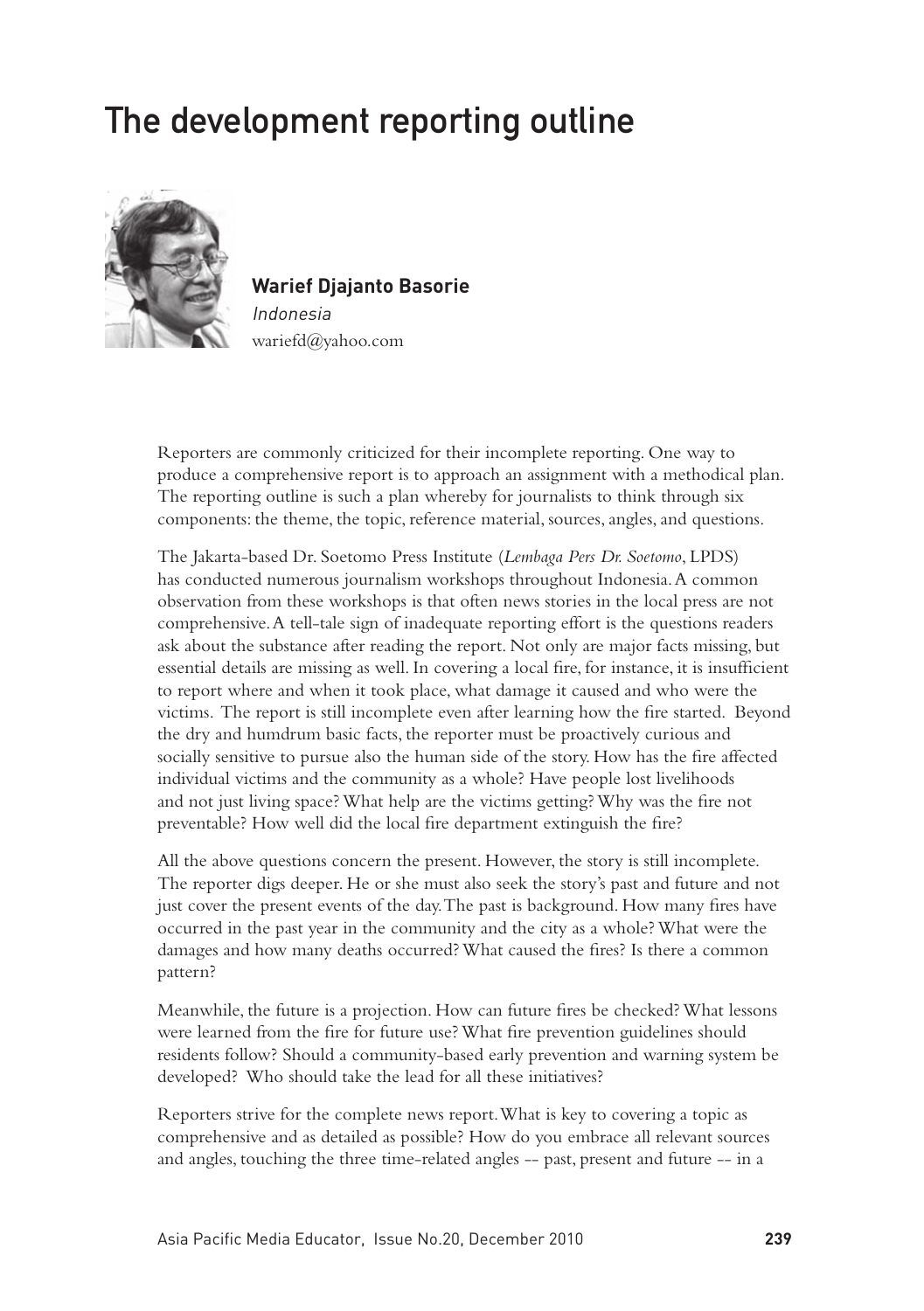meaningful way, and still make the report readable? The reporter must think and use a methodology. The key here is to prepare a reporting outline.

The reporting outline is a cerebral exercise in organization. It is a well-thought-out plan the reporter develops before setting out in the field to cover the subject of the news. It embodies terms of reference that plots the stages of coverage of the topic under assignment. Because of the detailed preparation and the size and scope of information it attempts to collect, the reporting outline with allowances for time is best suited for in-depth reporting. Because a team of reporters may be engaged in such reporting, the outline is best done by an editor in charge with feed from the reporters in the field.

With daily news items for immediate release, reporters do not need to make an elaborate outline. They can sketch a quick mental outline by thinking through the relevant angles and sources. The reporting outline is just one planning tool in reporting. Course participants should develop their own outlining method they feel comfortable with in preparing an assignment. However, the goal is common: Produce a comprehensive news story. (For comparison, a different opening approach is used in investigative reporting. It starts with a hypothesis that a wrong-doing like misuse of public funds has been committed. Journalists gather information from numerous sources, particularly public records and interviews, to prove or disprove the hypothesis. The reporter develops the story components as required).

The reporting outline has six components: the theme, the topic, reference material, sources, angles, questions. A critical and systems thinking approach integrates the six components as follows:

- 1. The theme is the broad line of the subject covered. For instance, sustainable development is one theme. AIDS is another.
- 2. The topic is a more narrowly defined subject matter derived from the theme. One example for a topic is learning sustainable development in schools. Another topic is AIDS education for children.
- 3. Reference material is background material on the topic. It is found in news clippings, documents, books, and other archival literature.
- 4. Sources are individuals, institutions, companies or other organizations contacted for information.
- 5. The angles are subtopics of the subject matter that require further digging and research. For the topic on AIDS education for children, two angles are the vulnerability of children to HIV infection and AIDS learning in school.
- 6. The questions are the offshoots of an angle that seek specific information from the source believed to hold that information. The good questions often incorporate reference material.

#### **Theme**

The theme and its related topic are the concern of the public the media's reporter serves. The theme the reporter covers bears high relevance to the public's interest. The information the reporter provides on the theme must be meaningful for the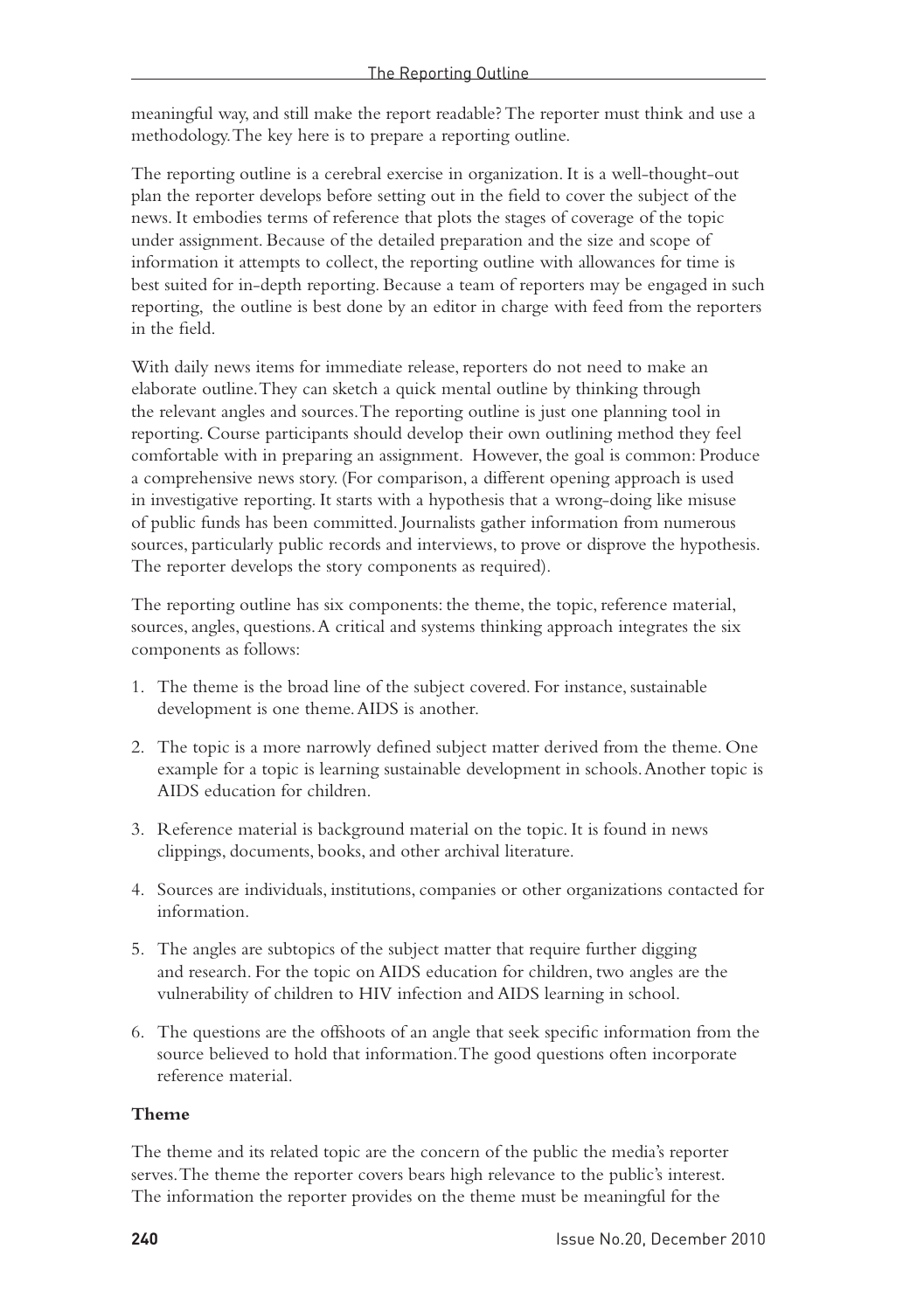public to know. A rule of thumb for what subjects count is what matters to people. Is it health issues, such as HIV and AIDS, that which concern many people? Is it about jobs and the education needed to get employment? Is it about the environment and how to keep the Earth a safe place to live for people today and tomorrow? Is it about the impact a natural or man-made disaster has on present and future lives and the environment?

A useful thematic guide to current issues is to report on the issues put forward in international forums. For example, a long-term concern for today's and future generations is sustainable development. A UNESCO workshop in Bangkok on a regional strategy for the Decade of Education for Sustainable Development (2005- 2014) presented a list of 11 core themes for Asia and the Pacific. These themes are highly suitable for media coverage of sustainable development. These 11 themes are:

- 1) Information and Awareness (eco-media, media literacy, ICT).
- 2) Knowledge Systems (learning from local and indigenous knowledge; integrating traditional and modern technology).
- 3) Environmental Protection and Management (biodiversity, climate change, natural resources, conservation).
- 4) Peace and Equity (conflict resolution, peace, equity, appropriate development, democracy).
- 5) Local Context (community development, empowerment).
- 6) Transformation (rural transformation, urbanization, sustainable habitat, water, sanitation and other public infrastructure).
- 7) Culture (diversity and intercultural understanding).
- 8) Cross Cutting Issues and Themes (human rights, citizenship, gender equality, sustainable futures, holistic approach, innovation, partnerships, sustainable production and consumption, governance).
- 9) Health (HIV and AIDS, malaria).
- 10)Environmental Education.
- 11)Engagement of Leaders (in changing mindsets to realize public commitment to sustainable development).

#### **Topic**

The topic stems from the theme. It is more focused than the theme. Like in the abovementioned example, if the theme is HIV and AIDS, a topic is HIV prevention among youth as a vulnerable group. On the theme of environmental protection, a topic is the role of a satellite-based tsunami early-warning mechanism to alert people to immediately evacuate. On the theme of empowerment, a topic is helping poor women start a small business through micro-credit.

#### **Reference Material**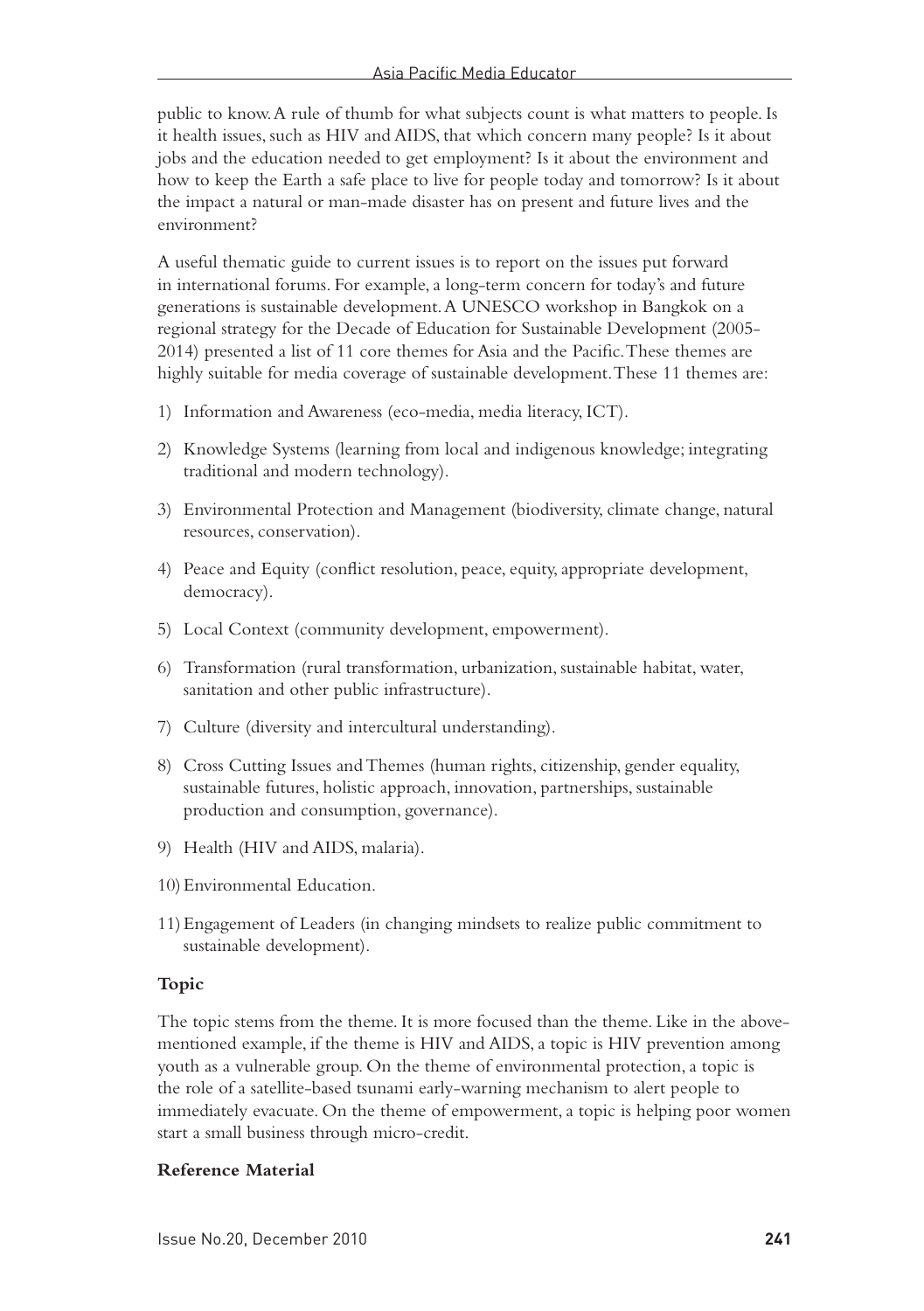To develop and put substance in historical perspective, the reporter must prepare relevant reference material. A good news archive of past publications from the reporter's own media, better still from a multitude of media, serves this purpose. A general data bank is also a valuable help. Reporters must develop their own personal library that includes reference material of the subjects they cover. Reference material has three uses:

- • It provides background information for the reporter to get to know the subject matter covered.
- It helps the reporter to develop effective questions that incorporate the background information.
- It enriches the news report with the choice backgrounder.

#### **Sources**

The sources are the individuals and the institutions the reporter goes to seek information. In determining what sources to contact, the reporter identifies all the relevant sources relevant to the topic. The topic of preventing HIV infection among school-age children may have sources that include school heads and teachers, children and their parents, health and education officials, and activists. Public statements and policy quotes and explanations are required but are not enough. In practice, only one source is identified in one reporting outline sheet. Other sources are placed on separate reporting outline sheets because of the different reference material, angles, and questions an individual source entails. Thus multiple sources in-depth reporting requires separate reporting outlines for each of the sources. The human interest element must be sought too from these sources to make the story appealing. Although the primary source identified in a reporting outline is a person or an institution, reporters are aware they must also seek information from research and observation other than from interviewing.

#### **Angles**

The angles are a crucial component. In gathering facts for the news report, an inadequate common practice of the reporter is to narrowly focus only on the present: facts on the here and now. This makes the reporting fall short of all necessary facts. To make the report comprehensive, it must encompass reporting that relates to the past, present and future. To gather information relating to these three periods in time, the angles the reporter determines must touch all three periods. Thus a past period angle in the fire story would be previous fires in the area. A present period angle is loss due to the fire. A future period angle means to prevent any future fire. The reporter must also be mindful that the angles have high relevance to the topic and are meaningful to the public. If the topic focuses on a problem, say the search for an AIDS vaccine, solution-linked angles factor in. One angle, for instance, is the problems and promises of vaccine research to date. For environment issues, impact-related angles are highly relevant. On a nuclear plant leak story, for instance, one angle is the impact radioactivity has on the physical and human environment. On the tsunami early warning system topic, meanwhile, angles are the hardware and technology used, the cost, and the politics involved, if any.

#### **Questions**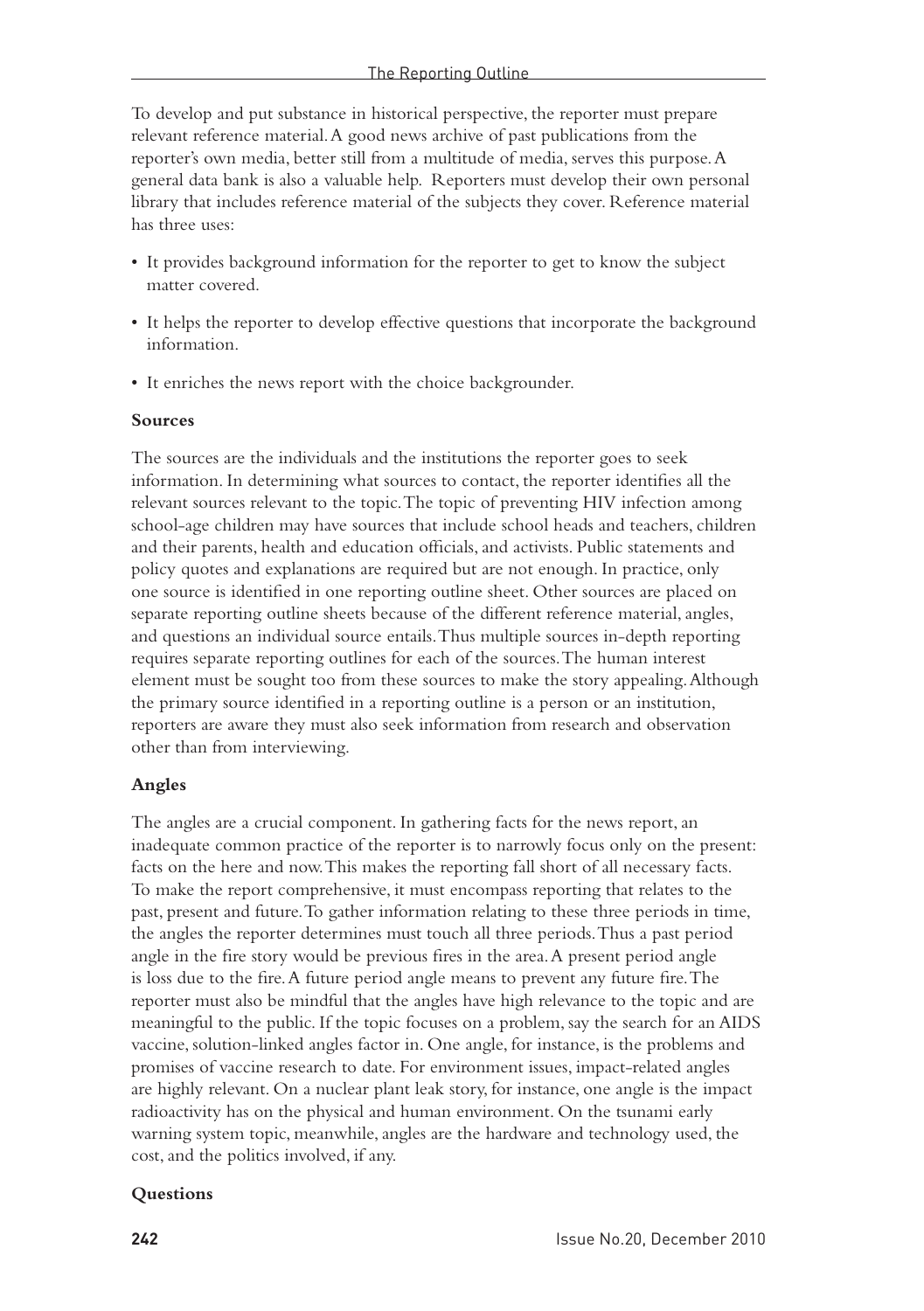In interviewing sources, the reporter must have well-prepared questions that produce newsworthy answers. Questions come in two kinds: the common sense question and the informed question. A common sense question logically relates to the subject matter but does not require background help. Example: How many houses did the fire destroy? How many people died and how many were injured? Meanwhile an informed question inserts background facts to fortify the question. Example: According to a city ordinance, communities must have a fire warning mechanism. Did such a system work in this community? How well did it function?

In conducting these interviews, the reporter must be certain he or she has engaged the relevant and competent sources. For the fire story, such sources include community leaders, victims, fire fighters, police officers, city officials, first aid volunteers, social workers for post-fire recovery. If the reporting requires team work, each reporter may have one reporting outline to interview one source.

The following two specimen reporting outlines in the appendix demonstrate show how each of the six components work.

In conclusion, the reporting outline makes the difference between a fine news report and a deficient one. That difference is in the reporter's ability to think in an organized structure. The thinking journalist delivers the better account, the quality piece, the readable and meaningful story, the reader-relevant report. Short of preparing a detailed reporting outline, however, reporters should at least draw a list of relevant three-period angles and the appropriate source attached to each angle. Preparing this list along with reading reference material is the minimum starting point for reporters to do their job well.

### Model 1 Reporting Outline

**Theme:** HIV and AIDS

**Topic:** Stopping HIV infection among junior high schoolers

#### **Reference material:**

- 1. A March 2005 study on youth sexual behavior in four Indonesian cities found that more than half of sexually active youth reported that their first sex act occurred by the age of 18, with 16% reporting their first sex act between the ages of 13 and 15. The study, conducted by DKT Indonesia, interviewed 474 respondents age 15 to 24 in Jakarta, Bandung, Surabaya and Medan. DKT is an international organization dedicated to stop HIV infection with the use of condoms.
- 2. Although their awareness of HIV and AIDS is high, most youth report they are not using contraception because sex is mostly unplanned and they are not prepared, the study also concludes. *(Visit www.dktindonesia.org)*
- 3. The Ministry of National Education has conducted a baseline study on the risk and vulnerability of young people (13-15 years). Contracting a universitybased research team, MNE and UNICEF have developed a manual on life skills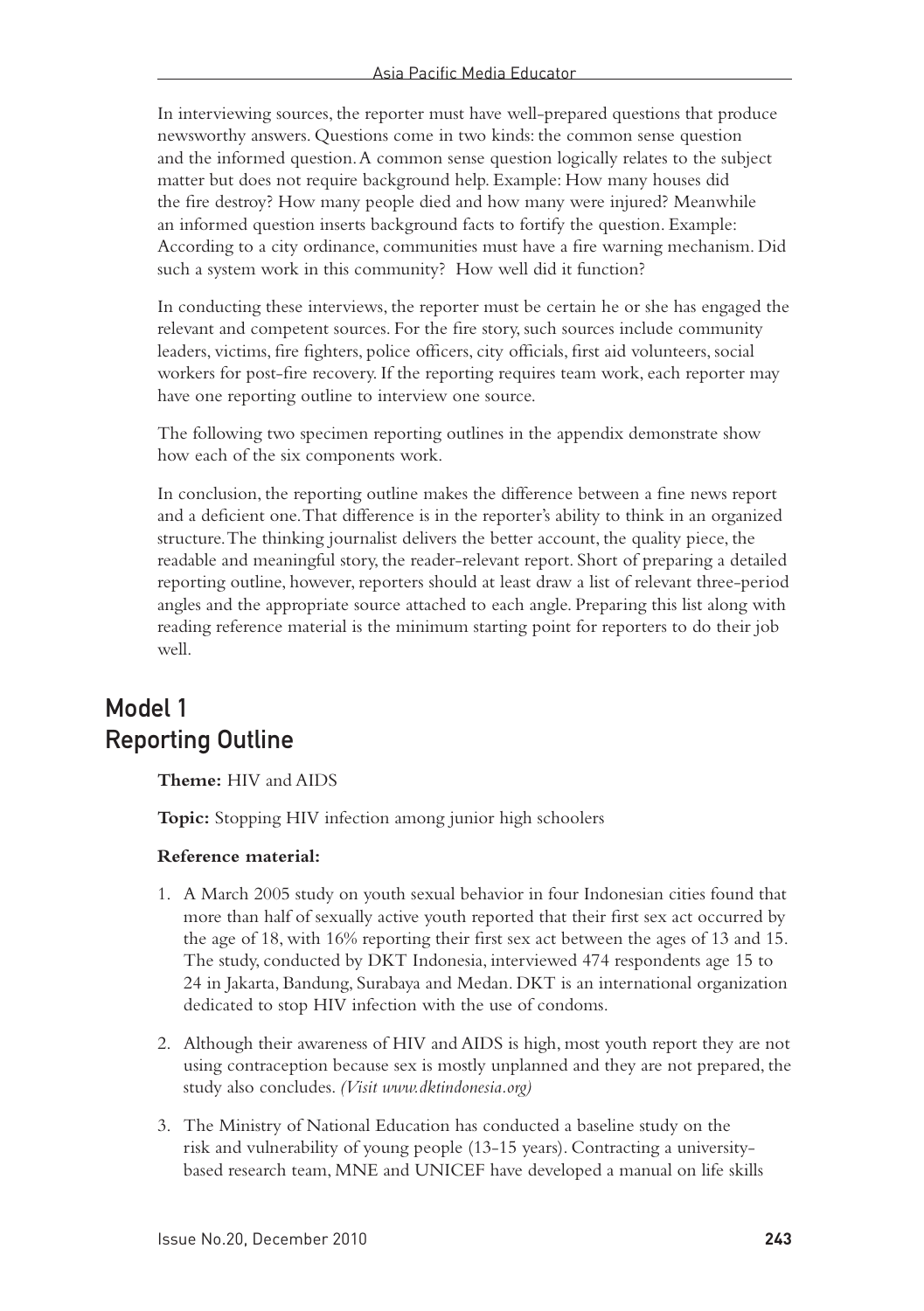education focusing on HIV prevention. It is used in a pilot project for junior high schools in Sentani, Papua, since 2004.

- 4. The mode of HIV transmission in Indonesia was heterosexual (51.8%), injecting drug use (23.8%), homosexual acts (10.3%), according to a May 2003 country progress report of the National AIDS Commission (KPA).
- 5. According to AIDS prevention activist, Joyce Djaelani Gordon, in 2005 more than half of new cases of HIV infection in the world, including Indonesia, occurred within the 15-25 year old age group. (*Jakarta Post,* 1 Dec 2005)

**Source:** Head of local junior high school

#### **Angles:**

- A. Definition of HIV/AIDS, cause, mode of transmission
- B. Overview of HIV/AIDS situation in Indonesia
- C. Vulnerability of school children
- D. HIV/AIDS education in the school
- E. Challenges and future action

#### **Questions:**

- 1. (Under angle C): The Ministry of National Education is concerned that children 13-15 years old are vulnerable to HIV infection. Further, more than half of new cases of HIV infection in 2005 occurred within the 15-25 age group. How concerned are you that HIV infects junior high school children age 13 to 15?
- 2. (Under angle D): A 2005 study found that 16% of children age 13-15 reported having sex for the first time. The study also found most youth did not use contraception. Their sex act was unplanned. Does your school provide sex education? If so what does it emphasize?
- 3. (Under angle D): A pilot project on HIV prevention education has been underway in junior high schools in Papua. Has your school done any HIV prevention teaching? If so, what lessons do you teach the children and how do you teach them?
- 4. (Under angle E): Looking ahead to the next five years, what challenges will you encounter and what future action will you take in making your school children highly aware about HIV and AIDS?

#### **Notes:**

1. The angles can be grouped in the three periods of the past, present, and future. A and B are past time angles. C and D are present time angles. Angle E is a future time angle. A comprehensive story should have all three time angles.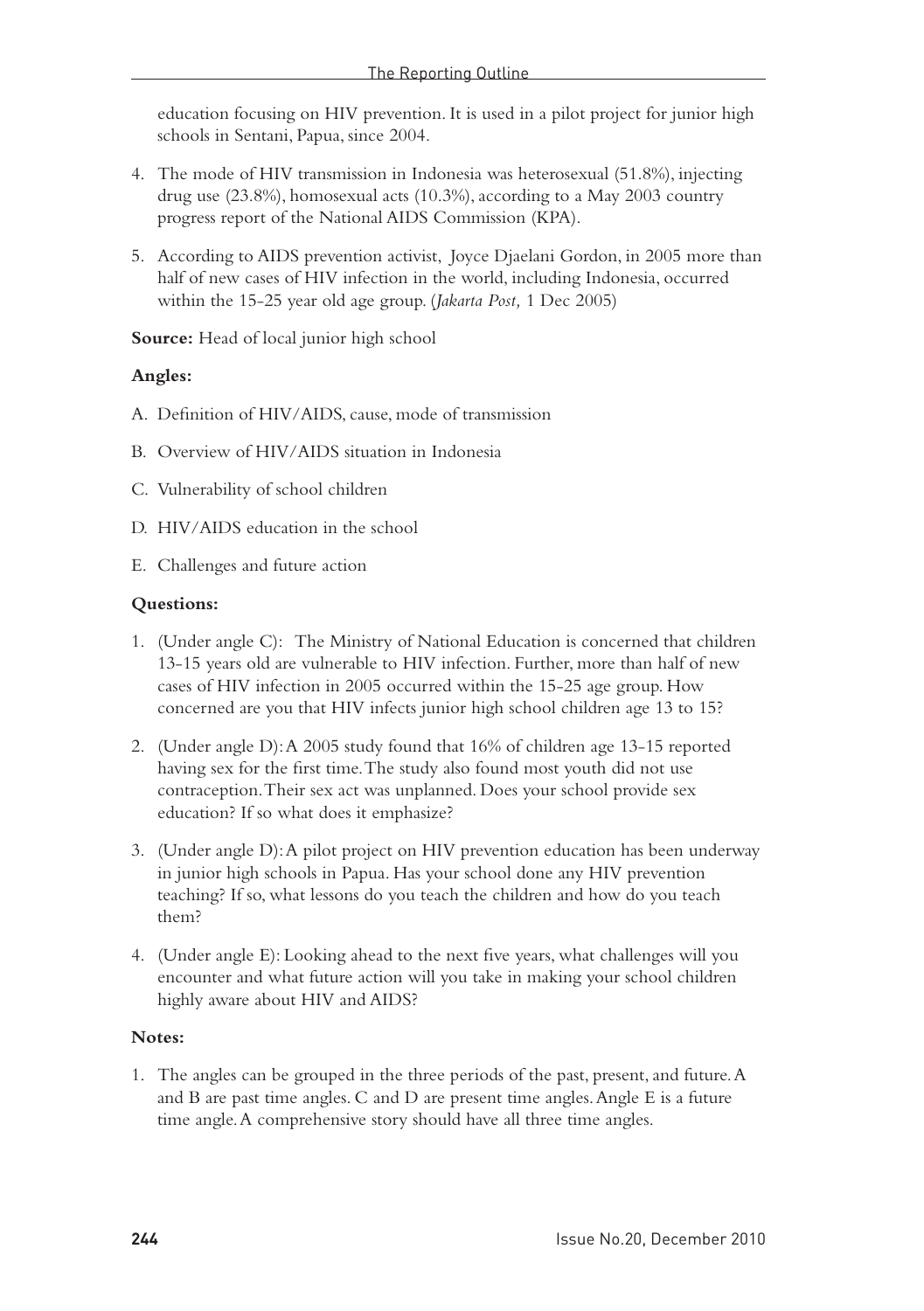- 2. Questions 1, 2, and 3 use reference material. An effective question uses reference material. This engages your interviewees to think. A good question with reference material results in an answer fit for print.
- 3. This reporting outline has only one source. Other sources require separate outlines given the different reference material, angles and questions that must be prepared for a different source. Thus multi-sourcing calls for X number of reporting outlines for X number of sources.

## Model 2 Reporting Outline

**Theme:** ESD (Education for Sustainable Development)

**Topic:** Implementing ESD nationally

#### **Reference material:**

- 1. Sustainable development is development that meets the needs of the present without compromising the ability of future generations to meet their own needs (*Our Common Future*, 1987 report of the World Commission of the Environment and Development).
- 2. ESD is the effort to make people aware about the importance of sustainable development. It concerns bringing about changes in our attitudes, behavior, habits, and lifestyle to transform society positively. Environmental education is but one component of ESD that includes many other themes such as education for poverty alleviation, human rights, good governance, gender equality, democracy.
- 4. On 1 March 2005 UNESCO Director General Koichiro Matsuura launched the United Nations Decade of ESD in New York. He said ESD must "promise a sustainable planet and a safer world to our children, our grandchildren and their descendents." UNESCO is the lead agency for the Decade.
- 5. In June 2005 UNESCO's Bangkok office launched the Asia-Pacific Regional Strategy for the Decade of ESD. It lists 11 core issues in which DESD activities in the region can move forward. These are information and awareness; knowledge systems; environmental protection and management; peace and equity; local context (community development); transformation (rural and urban change); culture; cross cutting issues (human rights, innovation); health (HIV and AIDS, malaria); environmental education; engagement of leaders.

**Source:** Minister of National Education

#### **Angles:**

- A. Initial awareness on ESD
- B. Implementation
- C. Prospects